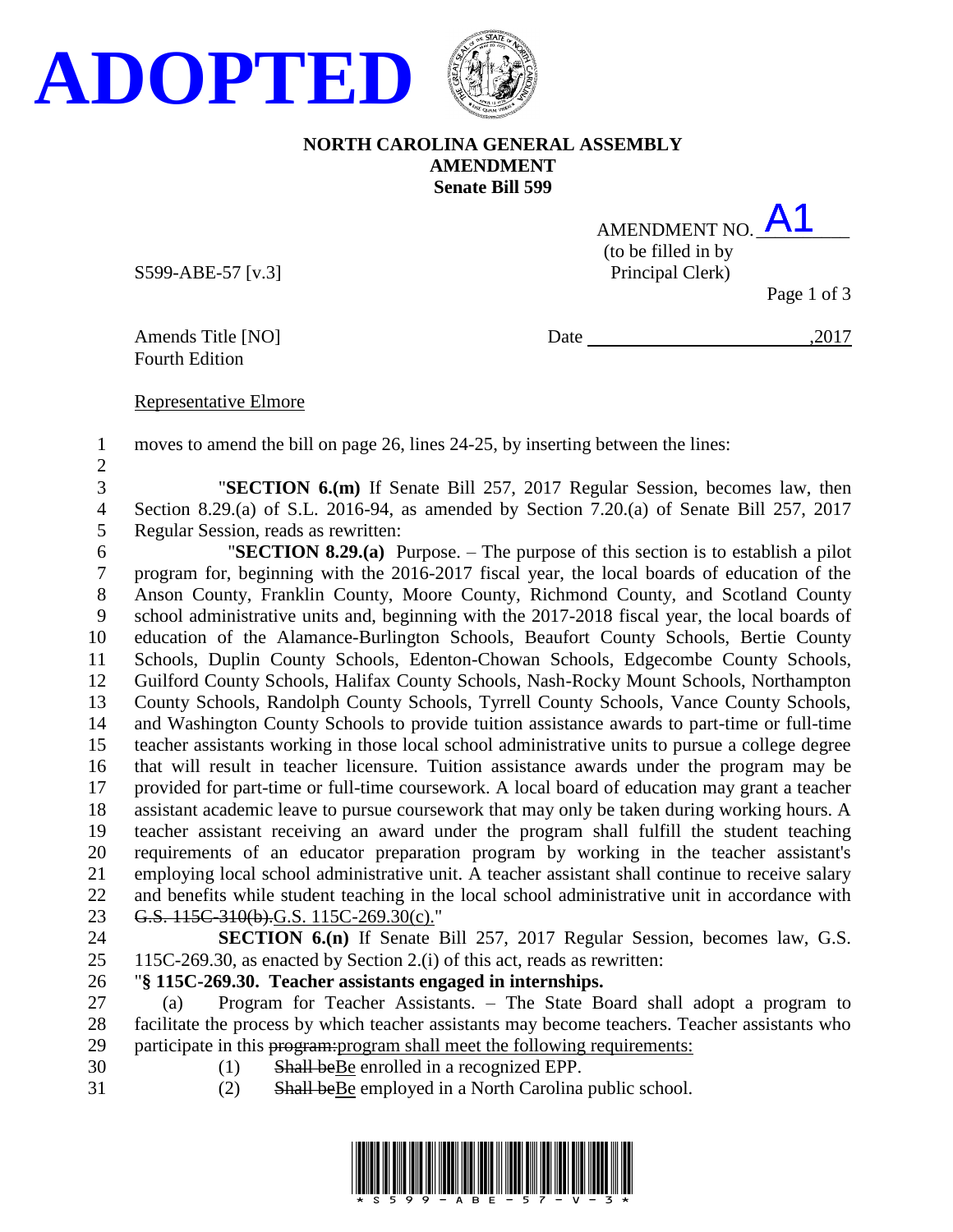## **NORTH CAROLINA GENERAL ASSEMBLY ADOPTED**

AMENDMENT NO. A1 (to be filled in by S599-ABE-57 [v.3] Principal Clerk)

Page 2 of 3

 (b) Internship Assignments. – Local school administrative units are encouraged to assign teacher assistants to a different classroom during an internship than the classroom they are assigned to as a teacher assistant. To the extent possible, they may be assigned to another school within the same local school administrative unit. (c) Salary and Benefits. – At the discretion of the local school administrative unit, teacherTeacher assistants may shall continue to receive their salary and benefits while interning in the same local school administrative unit where they are employed as a teacher assistant. (d) Consultation With Institutions of Higher Education. – The State Board shall consult with the Board of Governors of The University of North Carolina and the North Carolina Independent Colleges and Universities in the development of the program." **SECTION 6.(o)** If Senate Bill 257, 2017 Regular Session, becomes law, G.S. 115C-300.1.(c), as enacted by Section 3.(b) of this act, reads as rewritten: "(c) Mentor Teacher Training. – The State Board shall develop and coordinate a mentor teacher training program. The State Board shall develop criteria for selecting excellent, experienced, and qualified teachers to be participants in the mentor teacher training program as follows: (1) Mentor teachers shall be either of the following: a. Teachers rated, through formal evaluations, at least at the "proficient" **19** level as part of the North Carolina Teacher Evaluation System and have met expectations for student growth.System. 21 b. Retired teachers. (2) The principal shall determine which mentor teacher best meets the needs of each new teacher and shall assign the most appropriate mentor teacher to that new teacher, with priority consideration for those mentor teachers rated as "distinguished" and "accomplished." (3) If a principal determines that a teacher rated as "proficient" or a retired teacher is the most appropriate mentor for a new teacher, the principal shall maintain records of the reasons for that determination. (4) A teacher may be a mentor at a different school building from which the mentor is assigned if the following criteria are met: a. The principals of each school and the mentor teacher approve of the assignment. b. The mentor teacher is rated, through formal evaluations, at least at the "accomplished" level as part of the North Carolina Teacher Evaluation System and has met expectations for student growth.System. c. The new teacher's principal maintains a record of the reasons for selecting the mentor from a different school building." **SECTION 6.(p)** If Senate Bill 257, 2017 Regular Session, becomes law, G.S. 115C-269.25.(e), as enacted by Section 2.(i) of this act, reads as rewritten: "(e) Clinical Educator Requirements. – The EPP shall ensure clinical educators who supervise students in internships meet the following requirements: (1) Be professionally licensed in the field of licensure sought by the student.

**AMENDMENT Senate Bill 599**